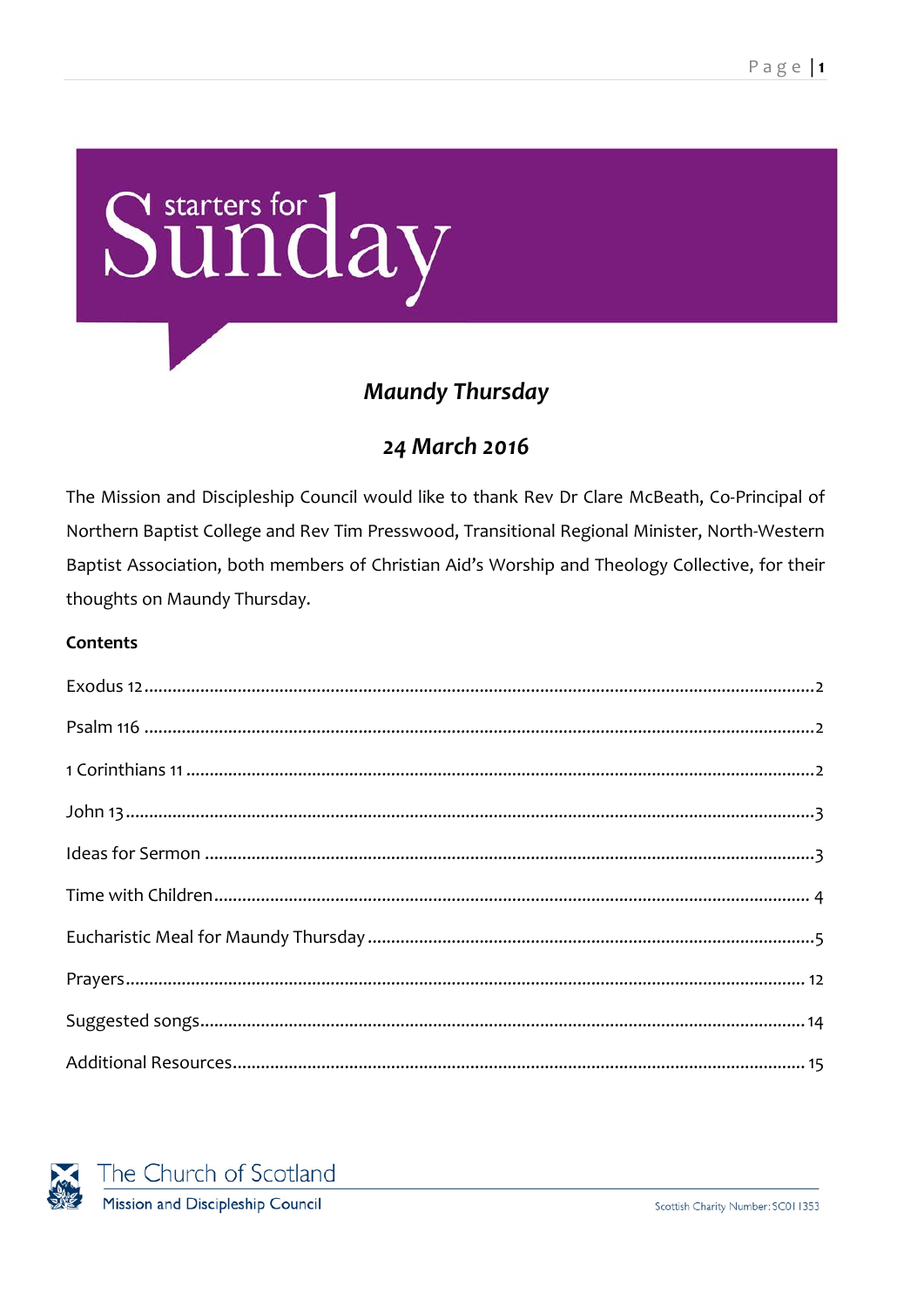# **Quick Guide...**

*Helping people prepare for reading the Bible in worship can make a real difference. Overcoming nerves, reading in ways suitable to the* 

*text, speaking clearly etc.*

*You may wish to email these three links to the people reading Scripture on Sunday to support them in their involvement in worship: [Managing your nerves;](http://www.resourcingmission.org.uk/resources/quick-guides/worship-practice?utm_source=Starters&utm_medium=pdf&utm_campaign=Starters) [Creative readings; Worship at the Lectern](https://www.resourcingmission.org.uk/resources/quick-guides/worship-practice?utm_source=Starters&utm_medium=pdf&utm_campaign=Starters)*

#### <span id="page-1-0"></span>**[Exodus 12](http://bible.oremus.org/?ql=322806672)**

The ordaining of the Passover meal centres around the "household." Each household is to take – or share with neighbours - a pure lamb and after spreading some of its blood on the door frame, eat it roasted with unleavened bread and bitter herbs.

But these 'households' are not 'safe' homes. The people are in captivity. They must eat, loins girded, sandals on fee and staff in hand. They are to eat hurriedly, ready for the Lord to pass over so they can escape.

#### <span id="page-1-1"></span>**[Psalm 116](http://bible.oremus.org/?ql=322806697)**

The middle Psalm of *Hallel* – Psalms 113-118. These are expressions of thanksgiving and joy for divine redemption, chanted in the synagogue on major festivals including the first day of Passover.

Psalm 116 is individual – but the Psalmist is probably speaking on behalf of the nation

"I will lift up the cup of salvation" – no cup in the Exodus story – but Passover Meal (Seder) contains four cups to commemorate the four sayings of "I will bring you out" "I will deliver you" "I will redeem you" "I will take you."

#### <span id="page-1-2"></span>**[1 Corinthians 11](http://bible.oremus.org/?ql=322806743)**

Jesus has no safe home in which to celebrate Passover. Instead, on the night when he was betrayed he ate a last meal with his friends. In bread is he remembering the Paschal lamb? In wine is he remembering the Cup of Salvation from Psalm 116 – which, of course, will have been chanted earlier in the evening.

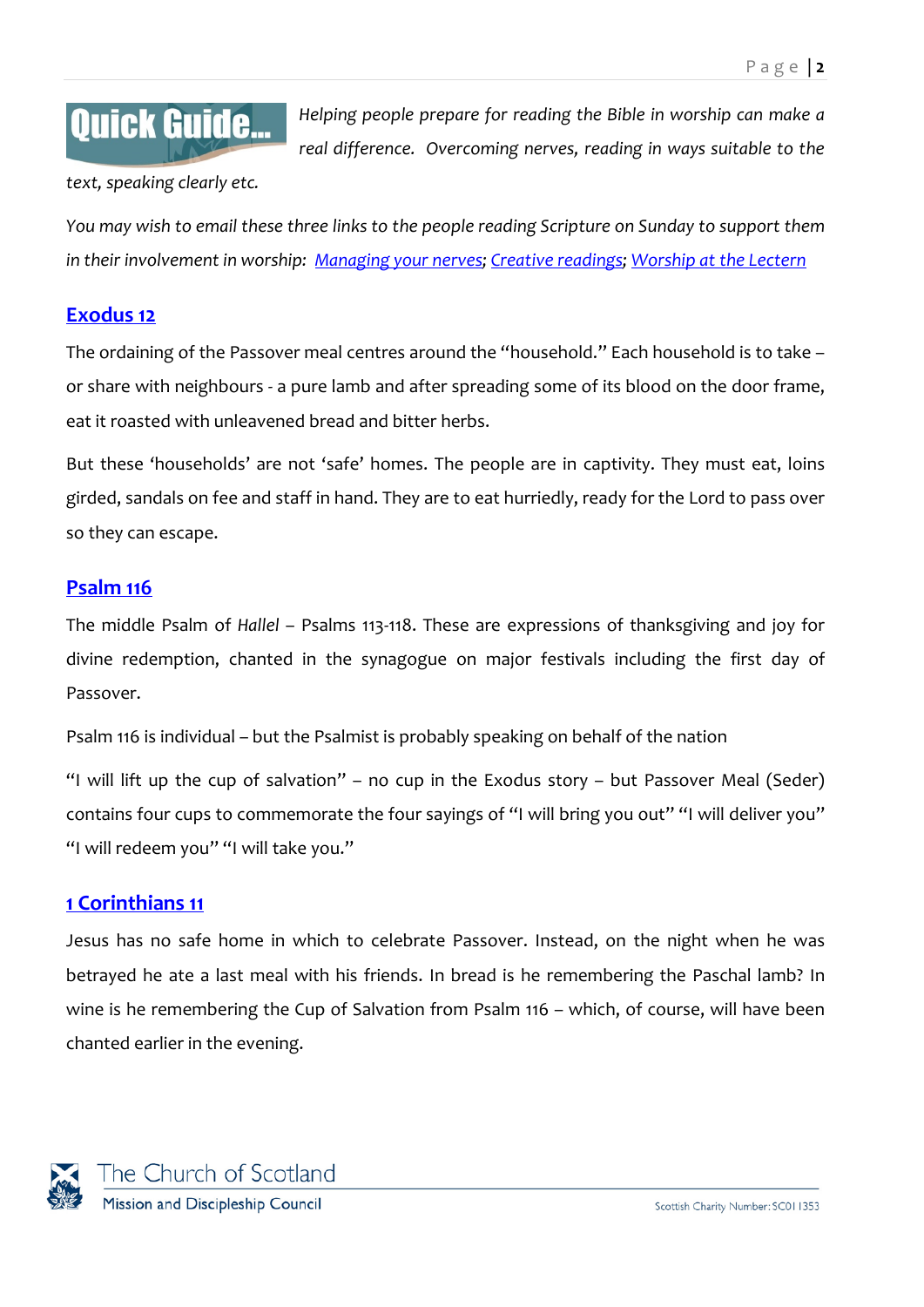#### <span id="page-2-0"></span>**[John 13](http://bible.oremus.org/?ql=322806765)**

This reading doesn't' fit. Its focus is not the Passover meal itself, but rather Jesus' washing of the disciples' feet, for which the meal is just a backdrop.

But again, the sense of insecurity of a man who knows he is about to be betrayed is clear.

It is often asserted – on what historical evidence I don't know – that foot washing was a part of the ancient Jewish tradition. A servant, it is asserted, would have washed the guests' feet as they entered the house.

John 13: 4 clearly states that Jesus "got up from the table…" He took off his outer robe in the middle of the meal and tied a towel around himself. This is no ordinary commemoration. This is an extraordinary intervention into the traditional Passover commemoration. Foot washing is not mentioned in the Exodus story – indeed the people are specifically told to eat with their sandals on.

#### <span id="page-2-1"></span>**Ideas for Sermon**

If your tradition allows, it may be that Maundy Thursday lends itself to exploring God's Word in ways other than a traditional sermon.

Our first three readings all centre on the Passover or Seder meal. Many churches have developed a tradition of eating together on Maundy Thursday (See [Time with Children](#page-3-0) below). A service could be 'shaped' around a three-course meal.

One common theme in all our readings is insecurity. The Exodus is, of course, set against a background of exile and captivity. The people must be ready to escape as they eat. The Psalmist looks back on this time with gratitude for the deliverance of God. The church at Corinth is anything but secure with its factions and disputes. Paul urges the believers to focus their hopes on the person of Jesus. And finally, Jesus, the homeless teacher of John's gospel looks forward to his own betrayal and death in his washing of the disciples' feet. However in that act he points beyond death to the security of the coming Kingdom when teachers will wash the feet of their pupils. This theme is picked up in Christian Aid's [Count Your Blessings](http://www.christianaid.org.uk/getinvolved/lent/count-your-blessings/) resource which this week focuses on those who lack safe homes.

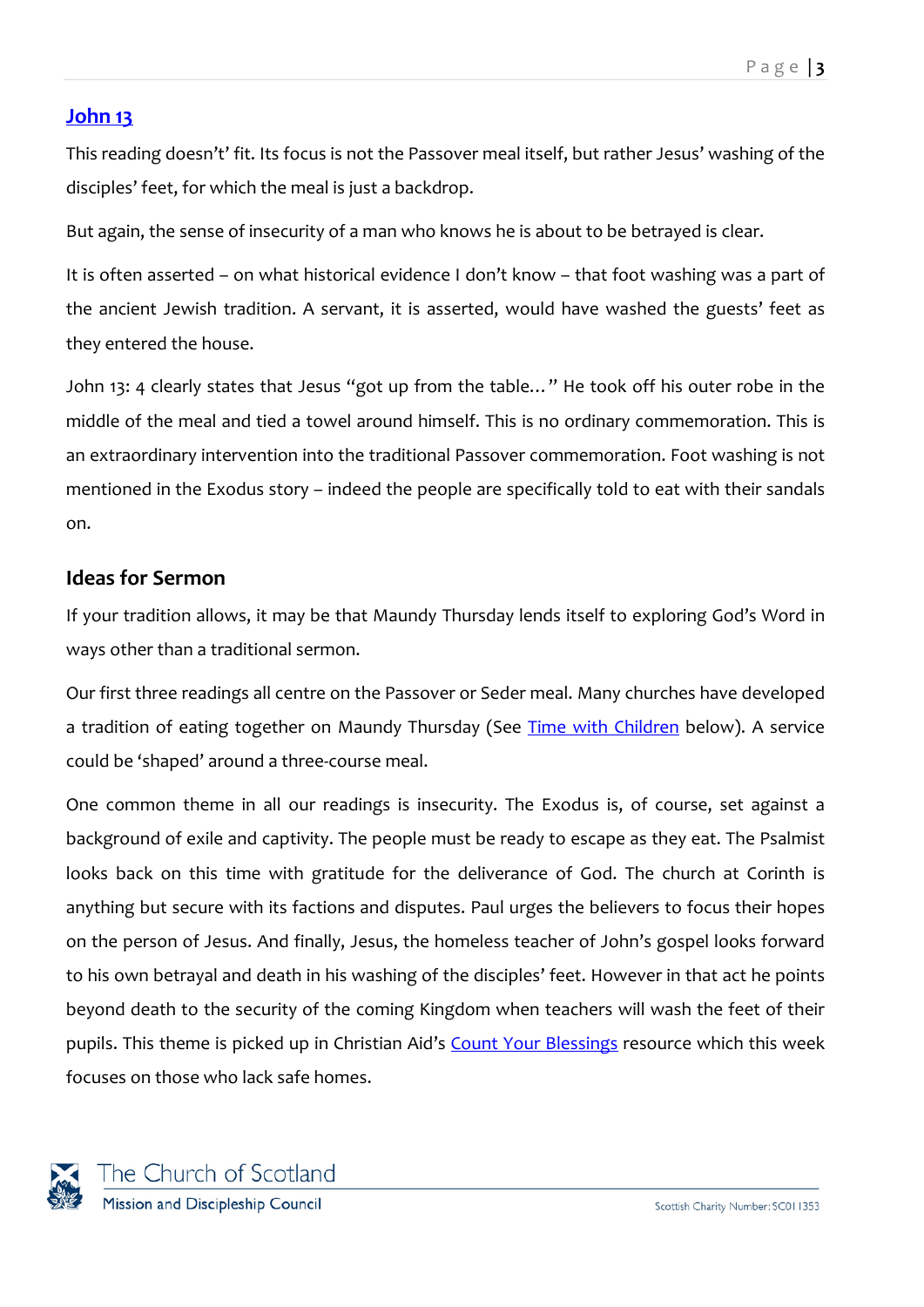In Exodus, God commands the people to perform a religious ritual, which has formed the basis of Jewish religious life ever since. The Psalmist is clearly looking back to this part of the tradition. Paul is also very clearly writing to the church at Corinth to order their religious remembering.

You may wish to explore the ways in which our rituals help us to remember God's goodness through the ages – perhaps connecting this with times of sharing food (Marcel Proust's Madeleine cake, springs to mind!).

However, uniquely among the evangelists, John is not interested in the Last Supper or the Passover. John's narrative focuses upon the remarkable story of Jesus washing the disciples' feet. Not only does Jesus humble himself, taking on the role of a servant, but he does so in the middle of their religious ritual, using it as both a means of predicting his own betrayal and death, and also a way of enacting the values of the Kingdom by which the disciples are to live.

#### <span id="page-3-0"></span>**Time with Children**

It is not necessarily easy for children to engage with the themes of Maundy Thursday. It is usually a quiet and even sombre time of reflection.

Rather than having a specific "children's time," try to make the whole service "All-age."

The Jewish Passover Meal (Seder) lends itself to this. The tradition is that the children ask the 'Four Questions' of Seder, but even if no child is present, the questions must still be asked. In this tradition, you might wish to invite children to read, to pray and even, if your tradition allows, to serve the Eucharist.

We offer a 'menu' for such a service.

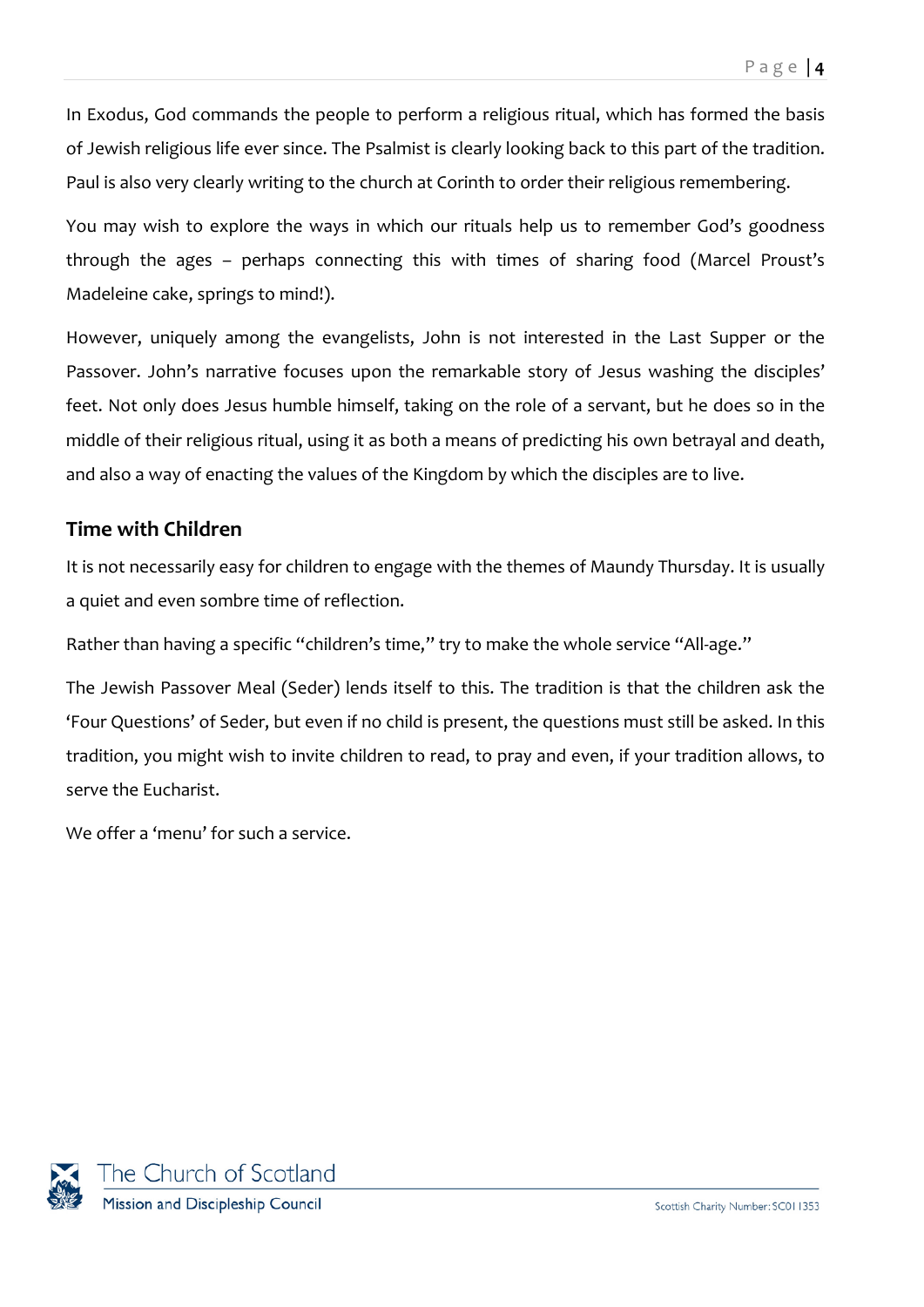#### <span id="page-4-0"></span>**Eucharistic Meal for Maundy Thursday**

#### **Set the scene**

Set out the room with tables for a meal.

You will also need some bowls of water and towels.

You may want to find some appropriate pictures for each section to display on a projector.

Set up a small tent at the side of the room (if you don't have a tent make a den with blankets, chairs and clothes pegs)

#### **Appetiser**

Come in, come in you are welcome make yourselves at home greet your neighbours and your friends only don't take off your coats or your shoes.

come in, come in

you are welcome

make yourselves at home

greet your neighbours

and your friends

only we might need to eat

quite quickly

come in, come in

you are welcome

make yourselves at home

greet your neighbours

and your friends

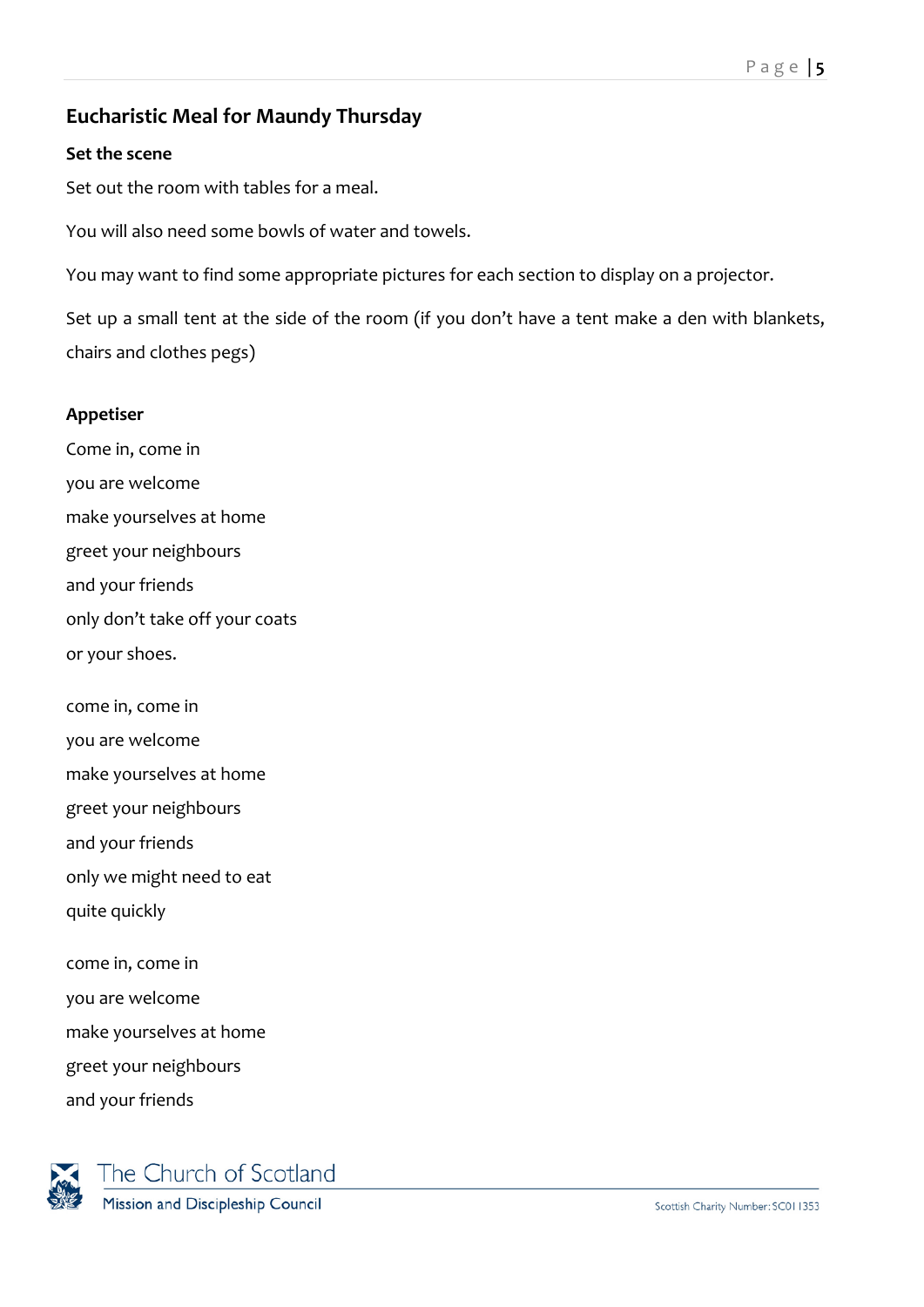only we might have to leave before we finish

[song or hymn]

#### **Starter**

for tonight we remember the story of Passover where home was not a place of safety where the people lived in fear and were not free for tonight we remember the story of Passover where home was not a place of safety where at any moment you might have to up and flee for tonight we remember the story of Passover where home was not a place of safety quick, grab what you can carry and go

[Reading – Exodus 12:  $1 - 4$ ,  $(5 - 10)$ ,  $11 - 14$ ]

[Brief reflection on Exodus reading]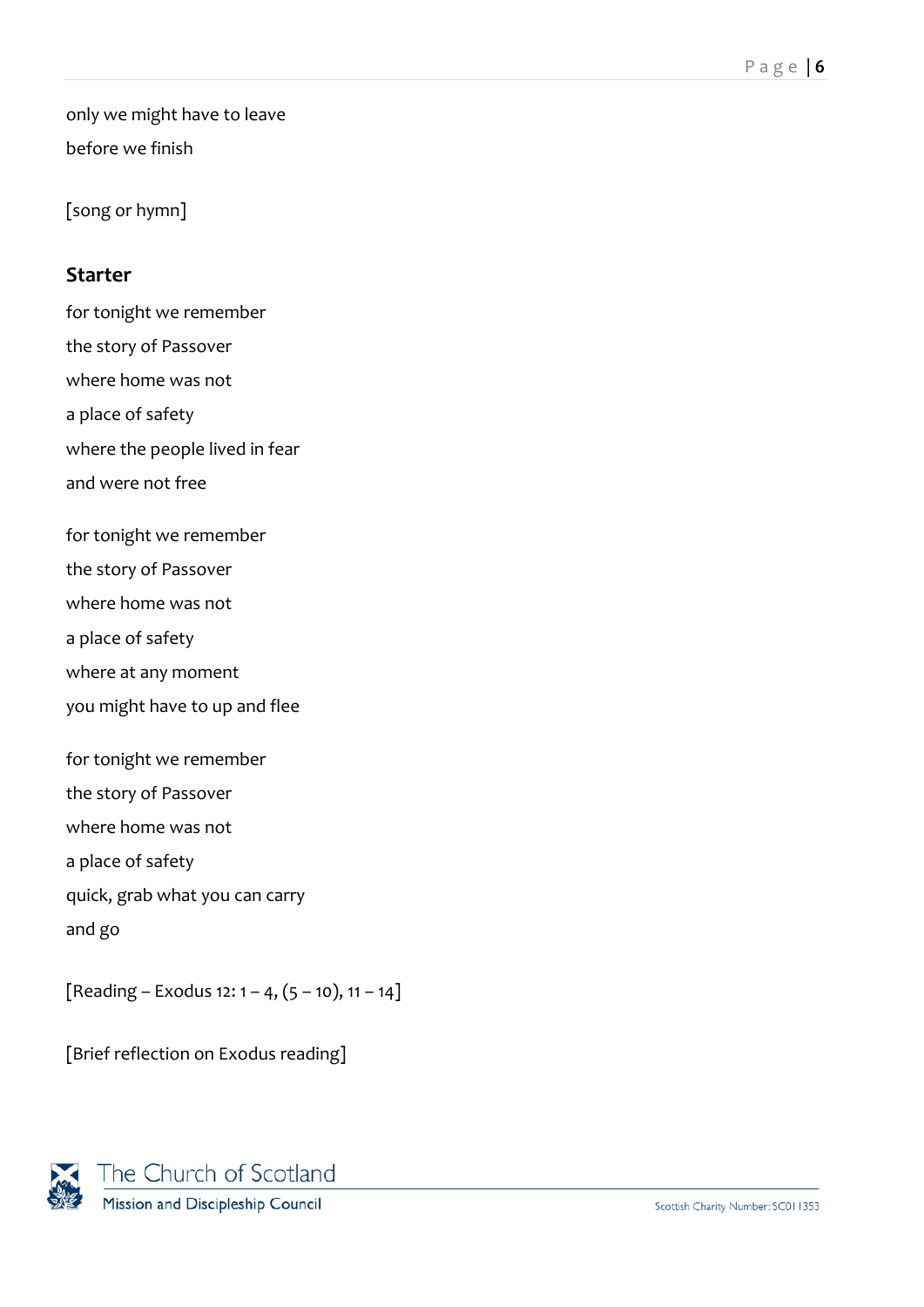and as we remember we pray for those today who have to grab what they can and go for those fleeing war and violence only to arrive at closed borders and as we remember we pray for those today who have to grab what they can and go for those making treacherous journeys carrying children and plastic bags and as we remember we pray for those today who have to grab what they can and go for those who are out in the cold making their home in a city of tents

 $[Reading - Psalm 116: 1 – 2, 12 – 19]$ 

[brief reflection on the Psalm]

[song]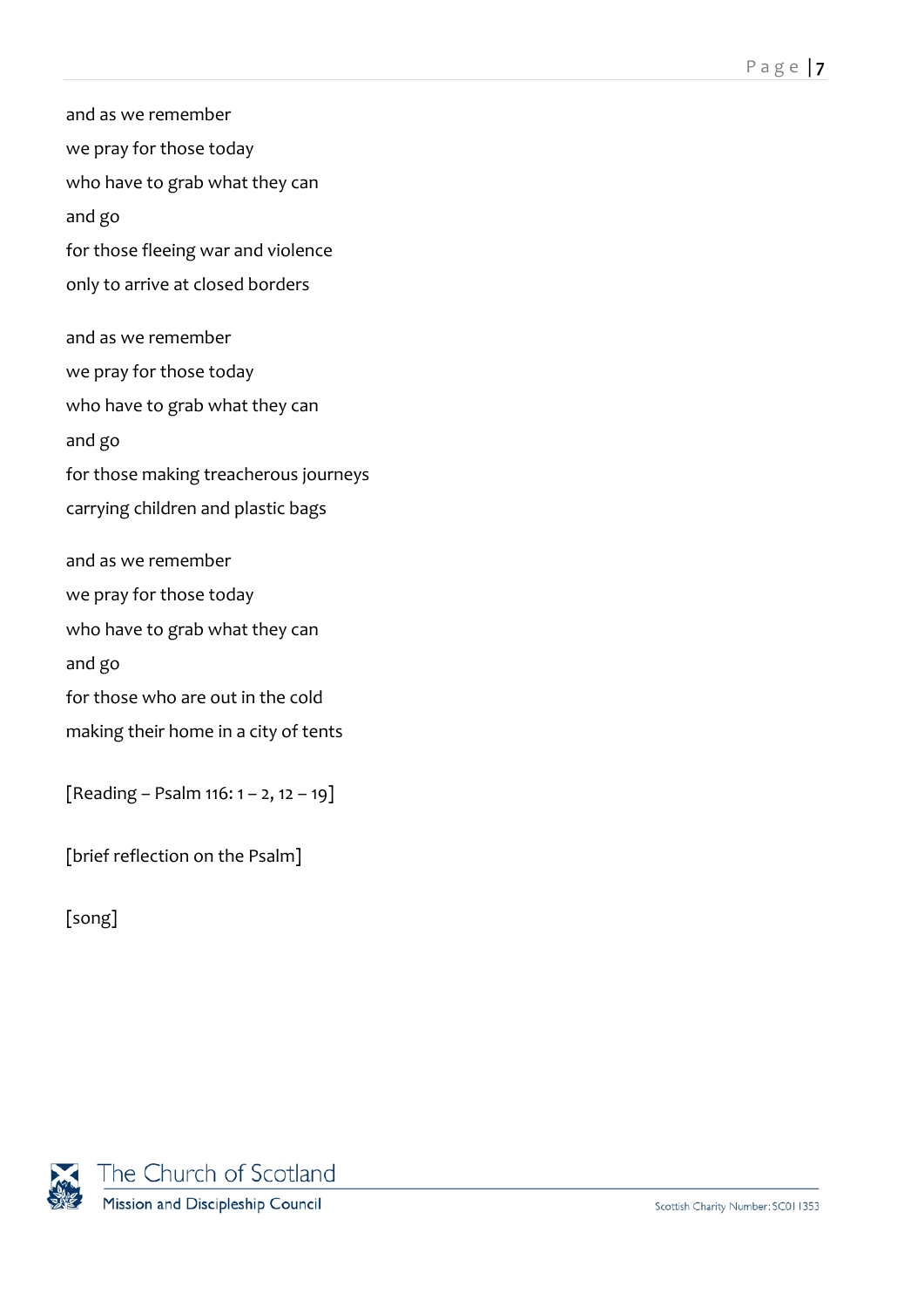#### **Main**

Paul picks up the story of the last supper

[Reading 1 Corinthians  $11: 23 - 26$ ]

[Brief reflection on 1 Corinthians 12]

#### [Song]

And so we too are gathered on this evening in Holy Week we have looked back to Passover and remembered those who have to grab everything and go and now we meet as a new kind of community a community where all are welcome and all have a place to live safety a place to take their shoes off where even the feet of Judas are washed

for Judas leaves the meal and betrays the one who washed his feet and broke bread and shared wine with him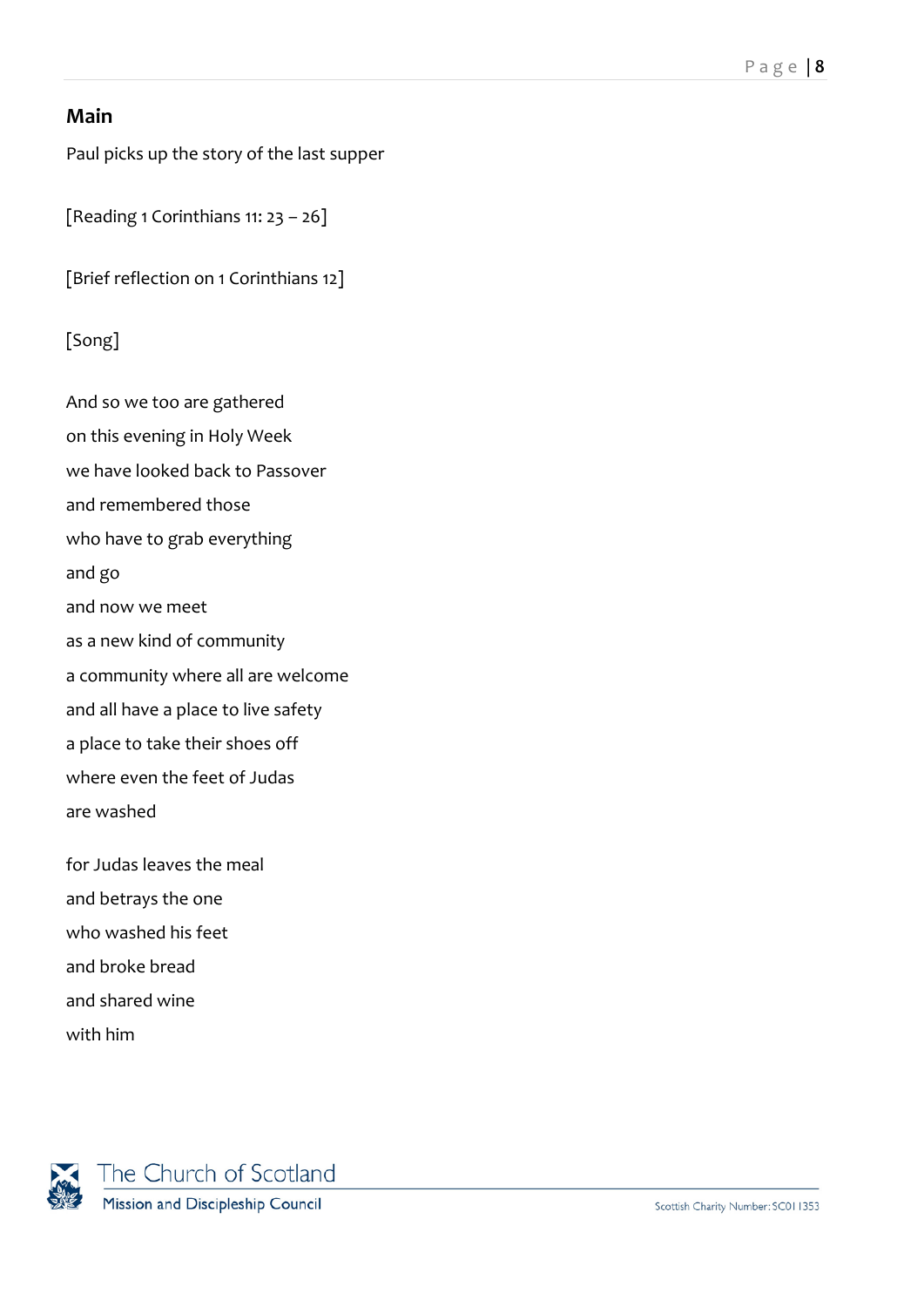and starts a train of events

that lead Jesus

through the garden of Gethsemane

to a cross outside the city walls

as Jesus pays the price

for daring to live

God's vision of shalom

of healing and peace

here on earth

for this is my body

broken for you

[break bread]

for this is my blood

poured out for you

[lift cup]

do this

in memory of me

[share bread and wine]

for this is the bread of life and the wine of the new kin-dom a new kind of community a community where all are welcome and all have a place to live safety a place to take their shoes off where even the feet of the refugees are washed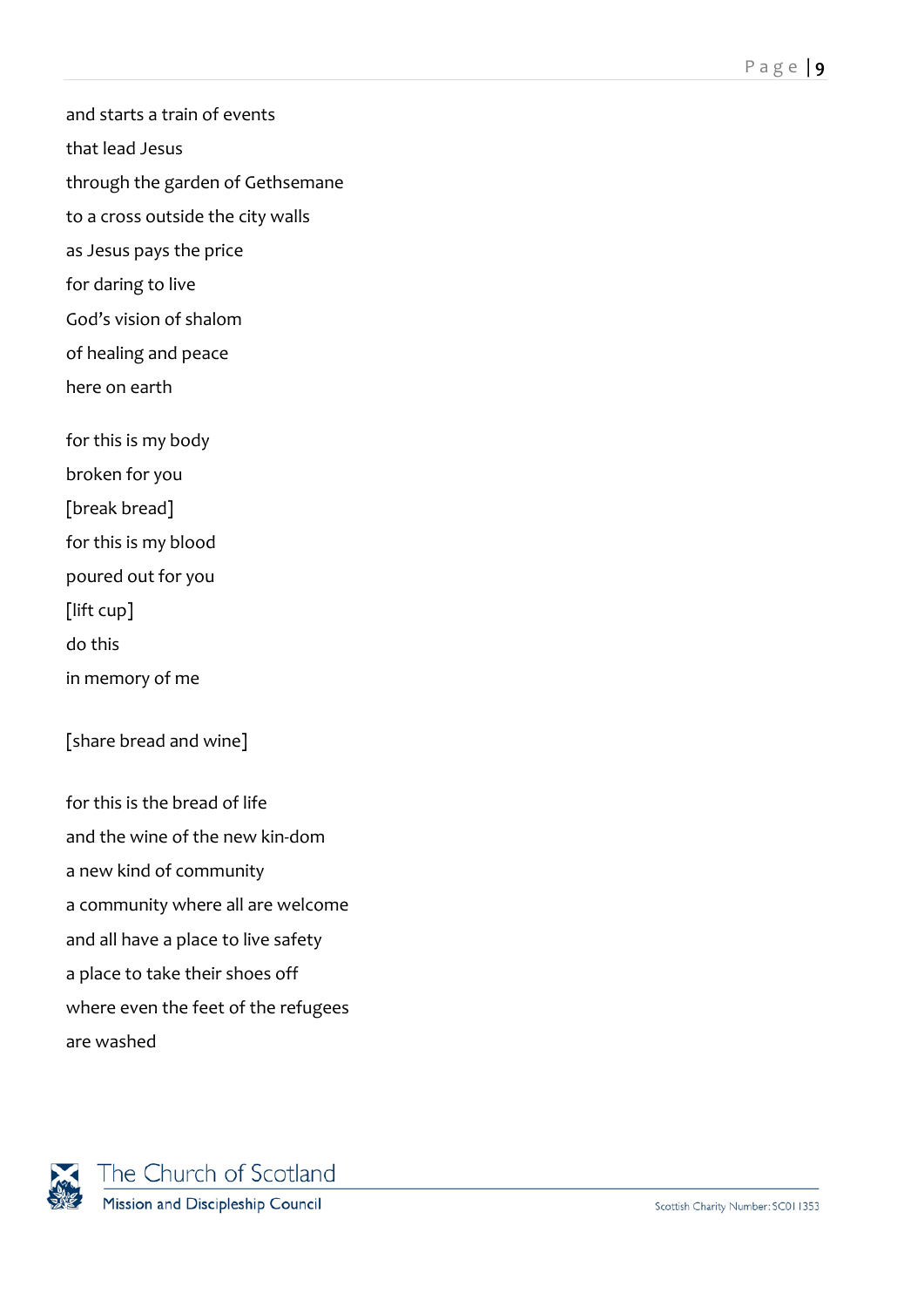And so as we are gathered around this table in this place of warmth and shelter we offer our prayers for each other and for our world

[invite people to name situations and places they wish to pray for]

#### [Song]

#### **Dessert**

John does not tell us the story of the last supper instead the foot washing looks forward to a new kind of community a community where all are welcome and all have a place to live safety a place to take their shoes off and even the feet of Judas are washed

we invite each other to re-enact an event that is unusual in our culture as we take a bowl of water and a towel and we wash each other's hands/feet

but before we do let us listen to John's telling of the story of Jesus washing the disciples feet

 $[Reading - John 13: 1 - 17, 31b - 35]$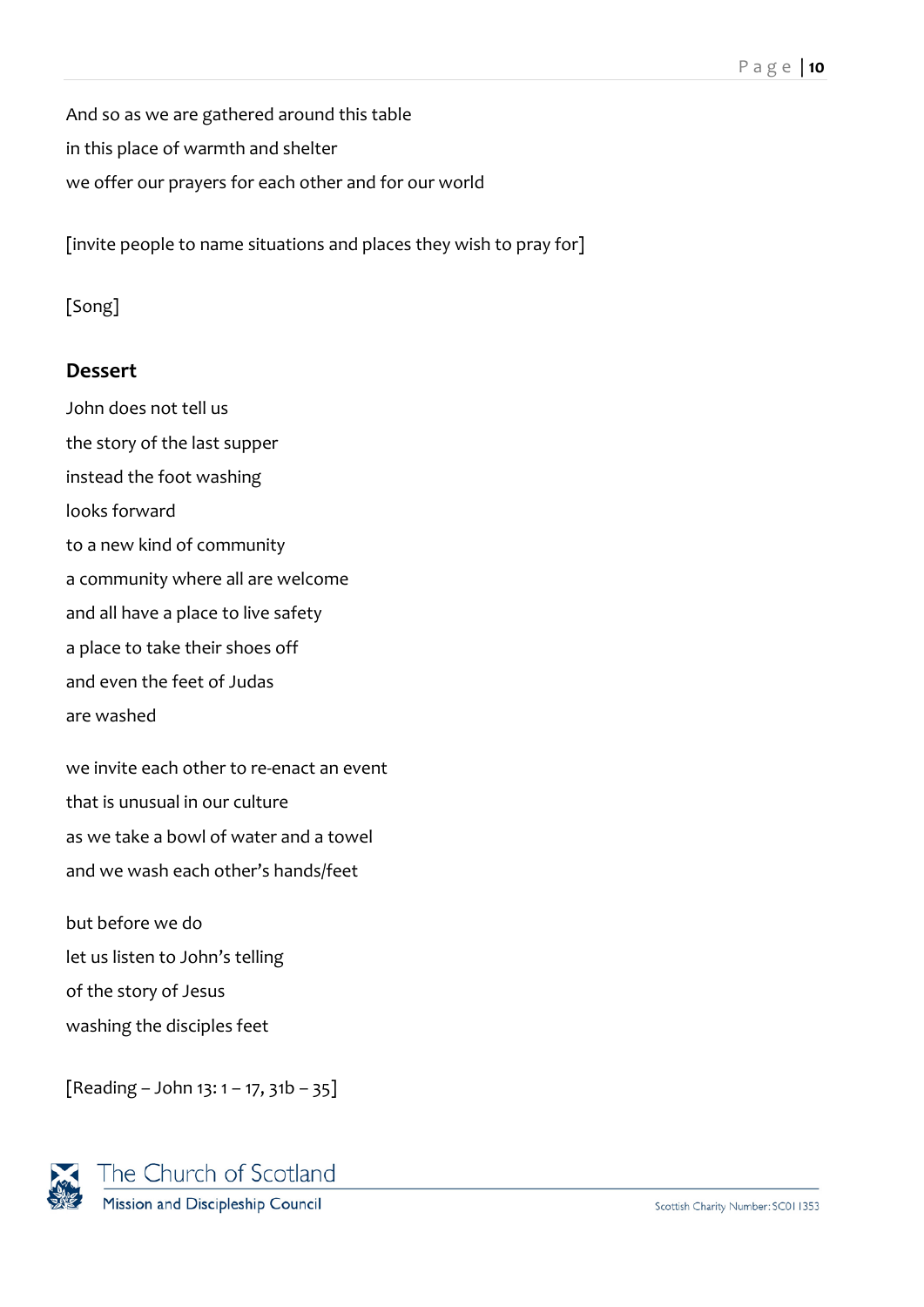[Brief reflection on John 13]

[washing each other's hands or feet either in silence or to some quiet music or while singing a song]

#### **Coffee**

As we prepare to leave this place of warmth and safety we may want to do something practical to begin to build the new community which Jesus calls us to be

so there is a tent a symbol of those who have no home but who long for safety and peace ready to receive any donations as we count our blessings to help Christian Aid.

So may the blessing of the God who calls the people out of Egypt call us out from our comfort and our safety to embrace a journey of challenge and risk

May the blessing of the Son who kneels and washes our feet call us out from our comfort and our safety to embrace and serve those we meet on the journey

May the blessing of the Spirit who weaves dreams of a new community call us out from our comfort and our safety to provide welcome and hospitality to strangers as well as friends.

<span id="page-10-0"></span>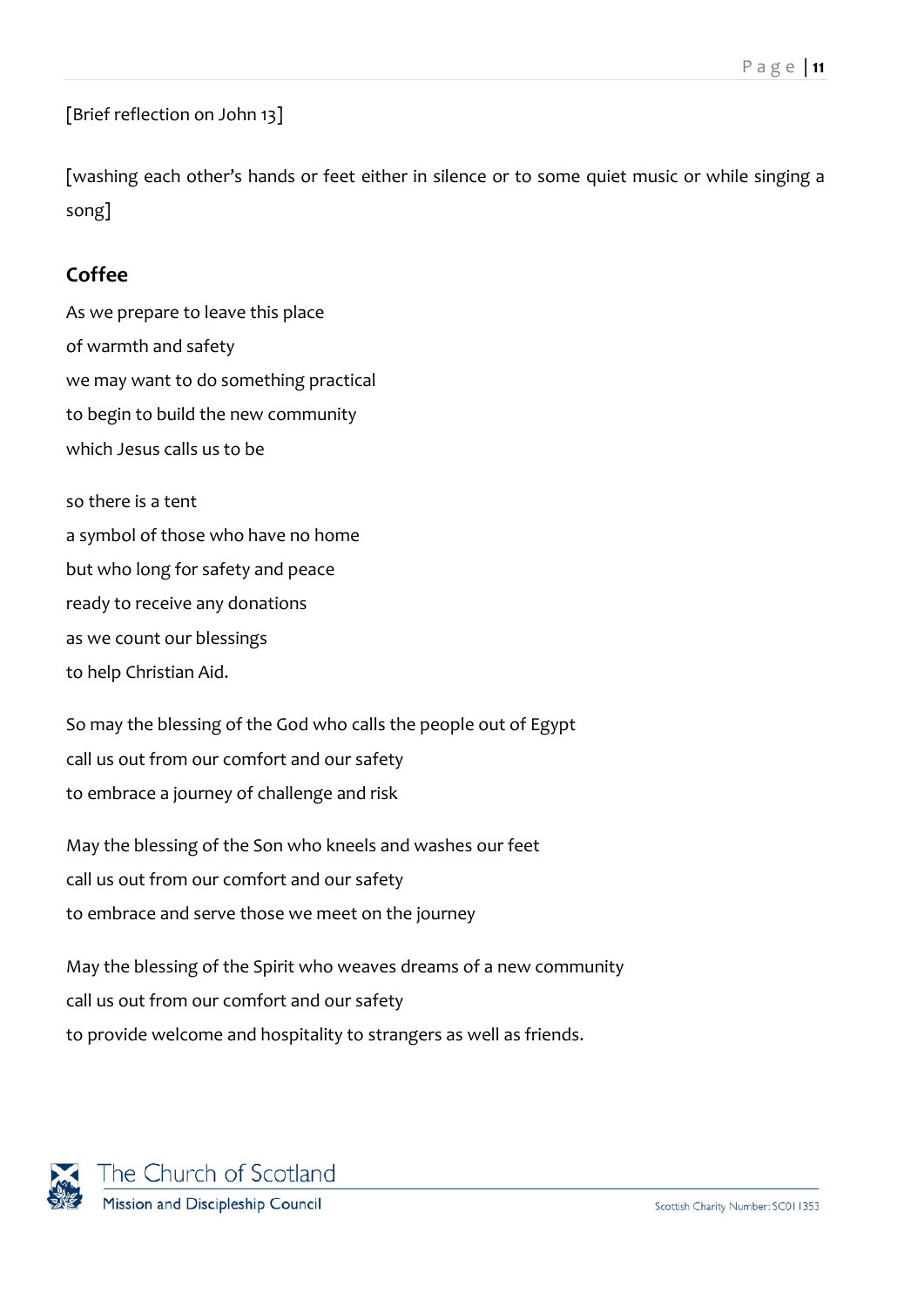#### **Prayers**

#### **A Gathering Prayer**

As we meet in the gathering gloom To commemorate the extinguishing Of your light We offer you our praise That you, who was born of light, Embraced the darkness of our world Shared the insecurity of homelessness And walked with those who live in fear. As we meet in the gathering gloom

- May our prayers be the shelter
- In which your hope lives.

#### **A Prayer of Adoration and Confession**

God of the Exodus You journeyed with your people In good times and in bad You travelled with your people In freedom and in captivity You voyaged with your people In faithfulness and infidelity And you are with us now.

Forgive us That we still set nation against nation Forgive us That we still allow children to be killed Forgive us That we still refuse to accept the outsider and hold your security tight.



The Church of Scotland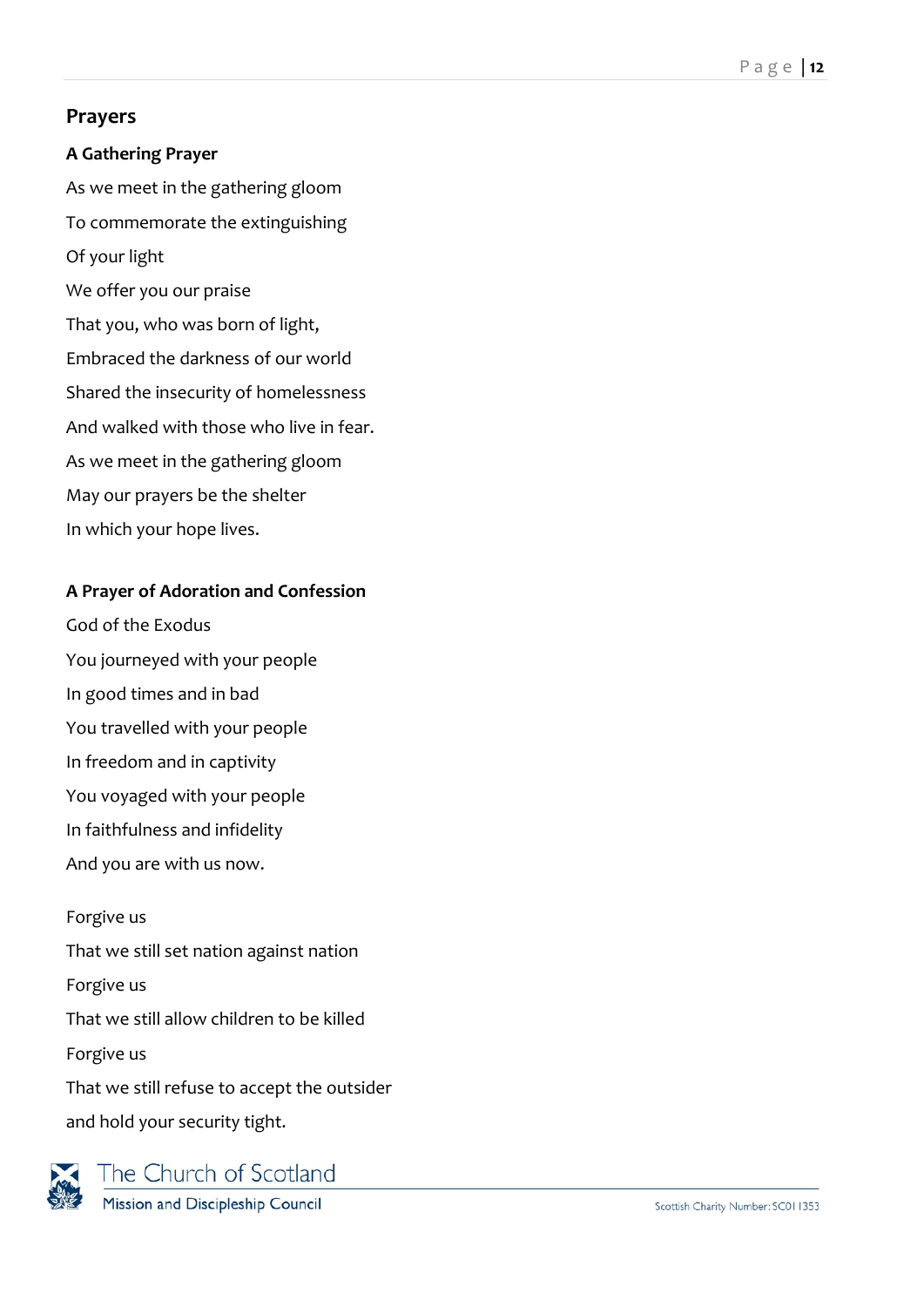#### [Silence]

God of the Exodus You journeyed with your people In good times and in bad You travelled with your people In freedom and in captivity You voyaged with your people In faithfulness and infidelity And you are with us now.

#### **A Prayer of Intercession**

[Name situations and places]

Footwashing God, We have named those names on our hearts We have spoken those situations out loud And we look forward To the time when all will know the shelter Of your coming Kin-dom. As you have washed our feet May we wash the feet of those Who stand in need of your love, Your peace Your healing Until your shalom is known On earth As it is in heaven.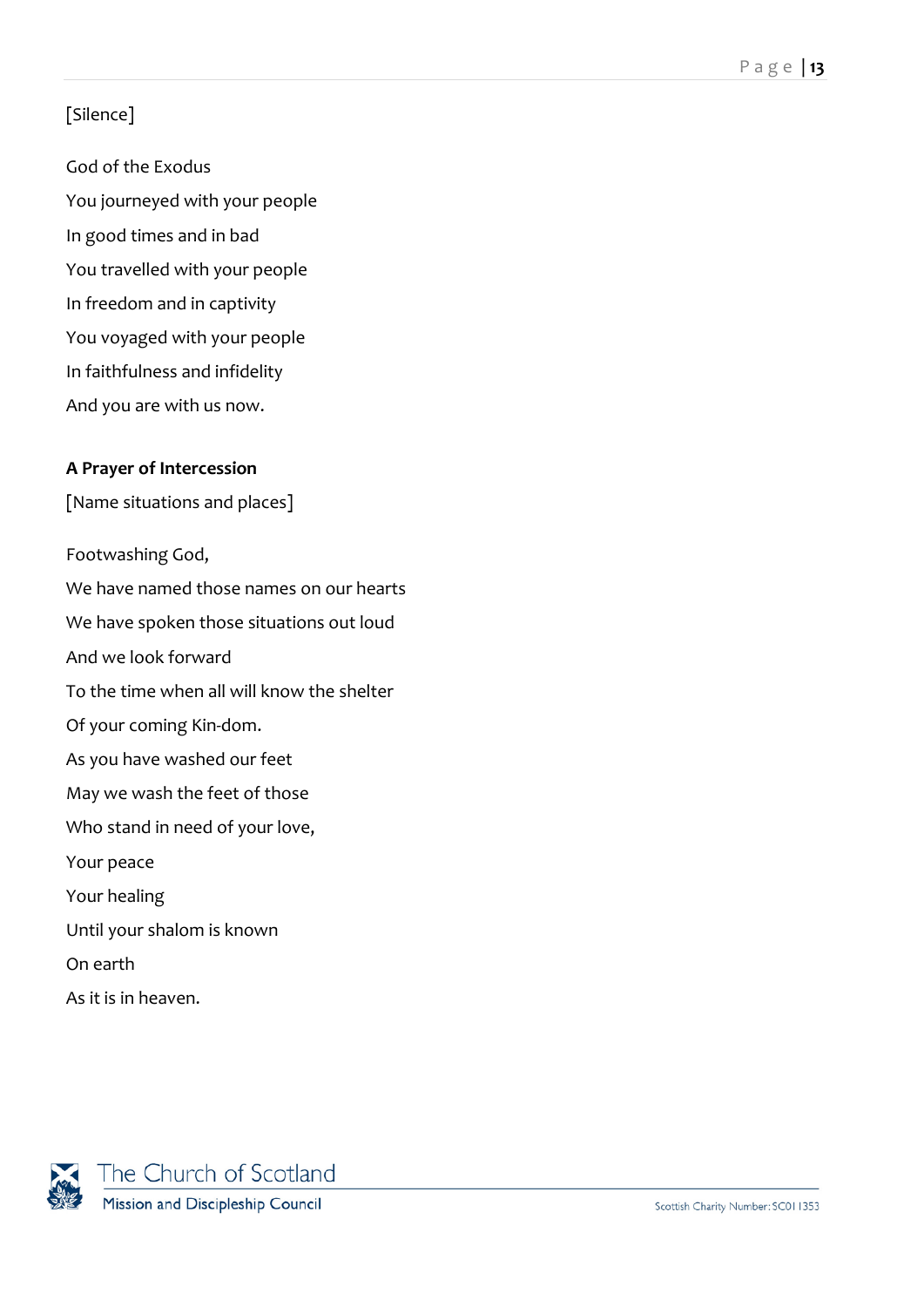

In addition to the above prayers, prepared by our contributor, other prayers may be found in *Living Stones* which is the theme for this year's Pray Now. It was also the theme for Heart and Soul 2015. *Living Stones* is available from [St Andrew Press](http://www.standrewpress.com/books/9780861538881/living-stones)

### <span id="page-13-0"></span>**Suggested songs**

| CH4 198/CG 4                    | Let us build a house where love can dwell |
|---------------------------------|-------------------------------------------|
| CH <sub>4</sub> 68 <sub>5</sub> | For everyone born, a place at the table   |
| CH4 694                         | Brother, Sister, Let Me Serve You         |
| CH4 655                         | For your generous providing               |
| CH4 656                         | I Come With Joy, A Child of God           |
| CH4 362                         | Heaven Shall Not Wait                     |
| CH <sub>5</sub> 495             | Yesu, Yesu (Jesu, Jesu/ Jesus, Jesus)     |
| CH4 374                         | From Heaven you came, helpless babe       |
| CH4 763                         | God bless to us our bread                 |